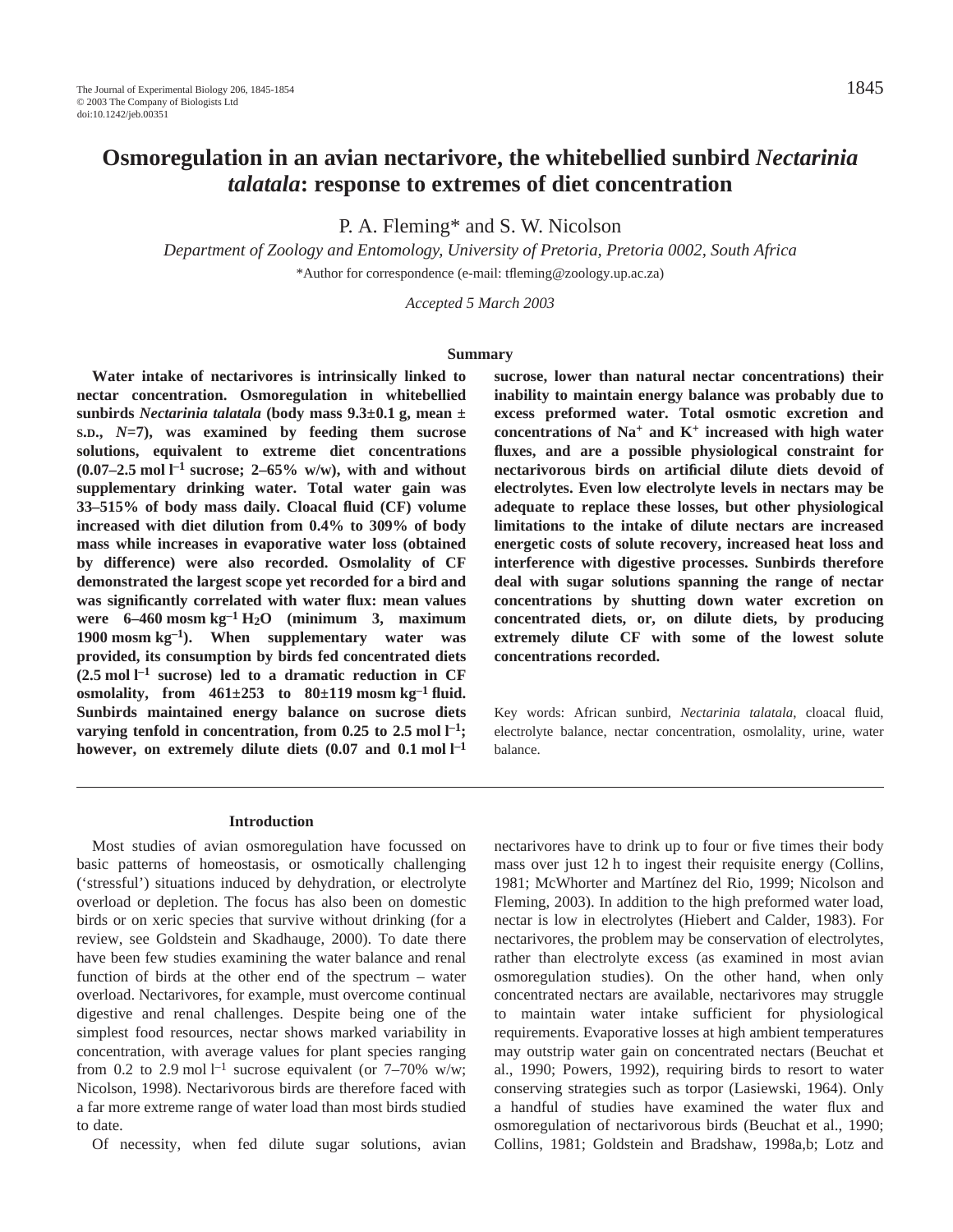Nicolson, 1999; McWhorter and Martínez del Rio, 1999; McWhorter et al., 2003). The aim of this study was to examine the osmoregulatory capacity of the whitebellied sunbird *Nectarinia talatala* fed extremes of diet concentration in the presence and absence of supplementary drinking water.

## **Materials and methods**

Seven male whitebellied sunbirds *Nectarinia talatala* (Smith)  $(9.3\pm0.1 \text{ g}, \text{mean } \pm \text{ s.D.})$  were mist-netted in Jan Celliers Park, Pretoria, South Africa. Birds were kept in individual cages  $(27 \text{ cm} \times 31 \text{ cm} \times 21 \text{ cm})$  in a constant environment room (maintained at  $21 \pm 0.5^{\circ}$ C and  $45 \pm 3\%$  relative humidity) with a 13 h:11 h L:D photoperiod (light period from 06:30 h to 19:30 h). The maintenance diet consisted of 20% (w/w) sucrose and a nutritional supplement (Ensure®, Abbott Laboratories, Johannesburg, S. Africa), provided in inverted, stoppered syringes hung on the cage sides, from which the birds could feed *ad libitum*. Birds adjusted to captivity and an artificial diet for at least 4 weeks before diet trials.

Osmoregulation experiments were run over 2 days. Shortly after lights-on on the first day  $(07:00-07:30h)$ , birds were weighed  $(\pm 0.001$  g) and feeders containing maintenance diet were replaced by others containing experimental diets. Feeders of supplementary water were provided where appropriate. Voided cloacal fluid (CF) was collected over the second 24 h (the test day) in trays under the cages; the trays contained liquid paraffin to prevent evaporation of CF. Trays were covered by plastic gauze (vegetable bagging) stretched tightly over the entire tray. Mesh thickness measured  $0.13\pm0.03$  mm and mesh size was  $6.61\pm0.57$  mm. This prevented birds from touching the paraffin, but was fine enough to offer minimal interference with CF collection. Trays were tipped up and left to stand so that CF droplets coalesced and could be drawn up with Pasteur pipettes. Accuracy of the paraffin collection method was determined by placing collection trays above a larger paraffinfilled tray; waxproof paper was suspended next to the cage sides to direct any CF droplets into the larger tray. Birds were maintained on a dilute diet  $(0.07 \text{ mol } l^{-1} \text{ sucrose})$  for 24 h and then placed in the cage for 1 h without any supply of food. Less than 1% of CF volume was missed with this collection method.

The experimental diets were sucrose solutions of eight concentrations, ranging from 0.07 to 2.5 mol  $l^{-1}$ . Osmolalities of these diets ranged from 70 mosm  $kg^{-1}$  H<sub>2</sub>O up to an estimated  $5,800$  mosm kg<sup>-1</sup> (Table 1). For sucrose concentrations  $\geq 0.25$  mol  $l^{-1}$ , separate trials were run with and without supplementary water. Trials at  $0.07$  and  $0.1$  mol  $l^{-1}$ were not repeated with and without water since birds lost considerable mass on these diets and very little of the water provided was consumed. Each of the seven birds received every test diet in random order (a total of 14 trials per bird).

Birds and feeders were weighed at the start and end of the test day to assess any change in body mass and consumption of diet and supplementary water. Evaporation from the 1 mm diameter holes through which the birds fed was assumed to be negligible. Dripping was a greater problem, and was controlled

|  |  | Table 1. Sucrose diets used in the present study |  |  |  |  |  |  |
|--|--|--------------------------------------------------|--|--|--|--|--|--|
|--|--|--------------------------------------------------|--|--|--|--|--|--|

|                | Sucrose concentration | Osmolality    |  |
|----------------|-----------------------|---------------|--|
| $(mod l^{-1})$ | (% w/w)               | $(mosm kg-1)$ |  |
| 0.07           | 2.7                   | 70            |  |
| 0.1            | 3.6                   | 101           |  |
| 0.25           | 8.3                   | 280           |  |
| 0.5            | 15.8                  | 594           |  |
| 0.75           | 23.1                  | 950           |  |
| 1              | 30.0                  | 1376          |  |
| 1.5            | 43.0                  | 2588          |  |
| 2              | 54.8                  | $4052*$       |  |
| 2.5            | 65.4                  | 5842*         |  |

\*Osmolalities of 2 and 2.5 mol  $l^{-1}$  solutions could not be measured directly since they exceeded the range of the osmometer. Values were estimated by extrapolation.

by placing paraffin collection jars directly under the feeders and making appropriate corrections (Nicolson and Fleming, 2003). Water gain (ml day<sup>-1</sup>) was calculated as the sum of preformed + metabolic + supplementary water volumes. Preformed water was calculated by subtracting the mass of sugar from the mass of solution consumed. Metabolic water was calculated as  $198g$  water for every mole  $(342g)$  of sucrose consumed  $(=0.58 \text{ ml H}_2O$  for every g sucrose; from the equation of Schmidt-Nielsen, 1997). For this calculation we assumed that sugars ingested were completely assimilated (Jackson et al., 1998; Lotz and Nicolson, 1996), that all sugar assimilated was catabolised (i.e. respiratory quotient=1.0; Collins et al., 1980; Prinzinger et al., 1992) and that birds are approximately in mass balance. Evaporative water loss (EWL, ml day<sup>-1</sup>) was estimated from the difference between water gain and CF output.

### *Processing and analysis*

After collection of CF from under liquid paraffin, volumes  $(\text{ml day}^{-1})$  were measured in a graduated cylinder, and a portion frozen for later analysis of osmolality and  $Na^+$  and  $K^+$ concentrations.

Osmolality of  $CF$  (mosm  $kg^{-1}$ ) was measured using a vapour pressure osmometer (Vapro® 5520, Wescor Inc., Utah, USA), fitted with a specially selected thermocouple head that gave a range of  $0-3200$  mosm kg<sup>-1</sup>. Regular and thorough cleaning ensured that deionised water registered an osmolality of 0 mosm  $kg^{-1}$  with reasonable reliability. Deionised water was processed after approximately every ten samples, and the thermocouple head was cleaned if the reading exceeded 5 mosm  $kg^{-1}$  (approximately every 20 samples). Since the greatest variability was observed between calibration runs, we did not measure osmolality of each sample in sequential triplicate, like some other authors. Rather, samples were sorted into groups of approximately similar expected concentrations, centrifuged and the supernatant measured blind (with no knowledge of the diet during that trial). All samples were thus measured in a random order twice, being refrozen and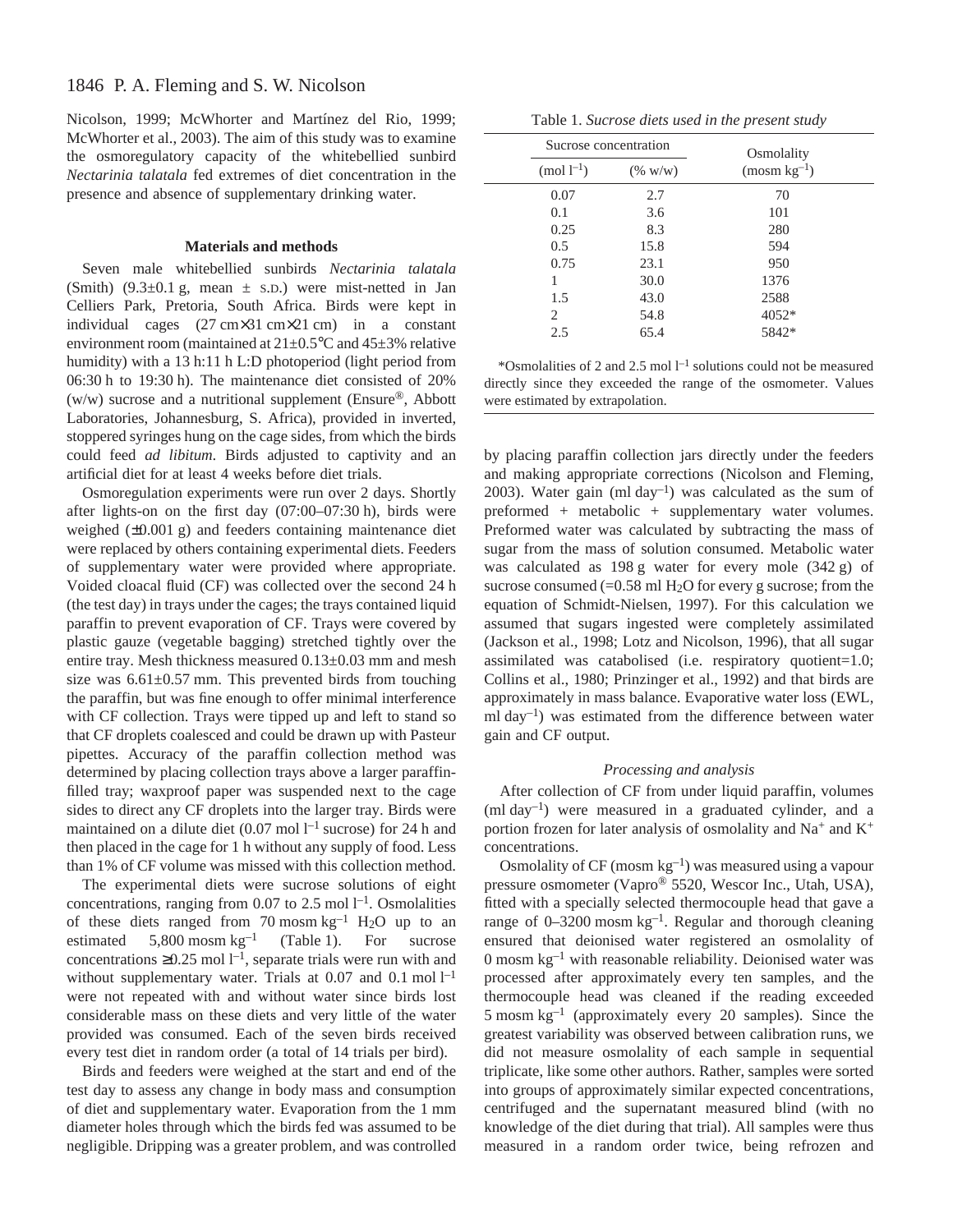centrifuged between measurements. If values differed substantially between the two analyses, a third reading was taken. This method of analysis yielded coefficients of variation of 36, 25 and 16% for dilute  $(0.07 \text{ to } 0.25 \text{ mol } l^{-1} \text{ sucrose})$ , average  $(0.5 \text{ and } 1 \text{ mol } l^{-1})$  and concentrated  $(1.5 \text{ to } 1.5 \text{ mol})$ 2.5 mol  $l^{-1}$ ) sugar solutions, respectively; these equate to osmolality readings differing by an average of 4.9, 13.5 and  $32.4$  mosm kg<sup>-1</sup>.

Sodium and potassium ions in CF (mol  $l^{-1}$ ) were measured by flame photometry (Model 420, Sherwood Scientific Ltd., Cambridge, UK) in random order and in duplicate (or triplicate where values differed substantially). We assumed that solutes were a negligible component of CF volume and that CF approximated water (Lotz and Nicolson, 1999), enabling calculation of total osmotic excretion (osmolality  $\times$  CF volume; mosm  $day^{-1}$ ) as well as electrolyte output (ion concentration  $\times$  CF volume; mmol day<sup>-1</sup>).

### *Statistical procedures*

Water gain, CF volumes, osmolalities and osmotic excretion, as well as EWL (expressed as volume or proportion of total water gain) were tested for the effects of diet concentration and the provision of supplementary water by repeated-measures analysis of variance (RM-ANOVA). *Post-hoc* comparisons were carried out by Tukey's Honest Significant Difference test. These analyses were conducted for diet concentrations of 0.25–2.5 mol  $l^{-1}$ , since these diet trials were performed both with and without supplementary water (experiments using  $0.07$  and  $0.1$  mol  $l^{-1}$  sucrose diet were performed with water only). Regression analyses were carried out for CF volume compared with osmolality, as well as osmotic excretion and electrolyte outputs. Regression lines were fitted to data from all individuals on all diet trials.

For all tests, the level of significance was *P*≤0.05. Values are means  $\pm$  1 s.D.

### **Results**

Since whitebellied sunbirds maintain a steady energy intake of 2.77 g daily on sucrose solutions  $\geq 0.25$  mol l<sup>-1</sup> (Nicolson and Fleming, 2003), the metabolic water production remains constant at an average of  $1.60\pm0.23$  ml day<sup>-1</sup>. Preformed water intake, however, changes dramatically with diet concentration. Consequently volumes of CF depended on diet concentration (RM-ANOVA for  $\geq 0.25$  mol l<sup>-1</sup> trials; effect of diet concentration: *F*5,30=124.02, *P<*0.001) and CF volumes were also significantly higher when supplementary drinking water was available (effect of the provision of water,  $F_{1,6}=8.70$ ,  $P=0.026$ ; diet  $\times$  water interaction, not significant; NS).

On the lowest sucrose concentrations (0.07 and 0.1 mol  $l^{-1}$ ), birds were subject to massive water flux and did not maintain energy balance, losing mass (Nicolson and Fleming, 2003). Their mean daily water gain was  $47.8\pm8.3$  ml day<sup>-1</sup> (Fig. 1A, Table 2), or 5.15 times body mass. Mean voided CF volumes were  $29.6\pm7.0$  ml day<sup>-1</sup> (Fig. 1B, Table 2), or 3.18 times body mass.



Fig. 1. Daily water gain (A) and cloacal fluid volume (B) were strongly affected by diet concentration  $(0.07-2.5 \text{ mol } l^{-1}$  sucrose solutions) and the provision of supplementary drinking water (solid bars; open bars indicate no added water). Water gain (ml day<sup>-1</sup>) was calculated as the sum of metabolic + preformed + free water volumes (for details see text). Horizontal lines indicate mean body mass in g. Values are means  $\pm$  1 s.p. ( $N=7$ ).

In contrast, on the most concentrated sucrose solutions (2 and  $2.5$  mol  $l^{-1}$ ) and when no supplementary water was provided, birds ingested only  $1.92 \pm 0.50$  ml day<sup>-1</sup> of preformed water, while metabolic water contributed a further  $1.62 \pm 0.22$  ml day<sup>-1</sup> (total water gain =  $3.91 \pm 0.56$  and  $3.05 \pm 0.37$  ml day<sup>-1</sup>, Fig. 1A). Consequently, volumes of CF fell away sharply with increasing dietary sucrose concentration, so that when birds were not provided with supplementary drinking water, CF volumes were only 0.26 and 0.04 ml day<sup>-1</sup> (2 and 2.5 mol  $l^{-1}$ , respectively; Fig. 1B). Most waste material was solid for birds on these very concentrated diets.

In addition to altering water excretion through CF, the evaporative component of water loss was affected by diet. A smaller volume of water was lost through evaporation on more concentrated diets, and there were greater evaporative losses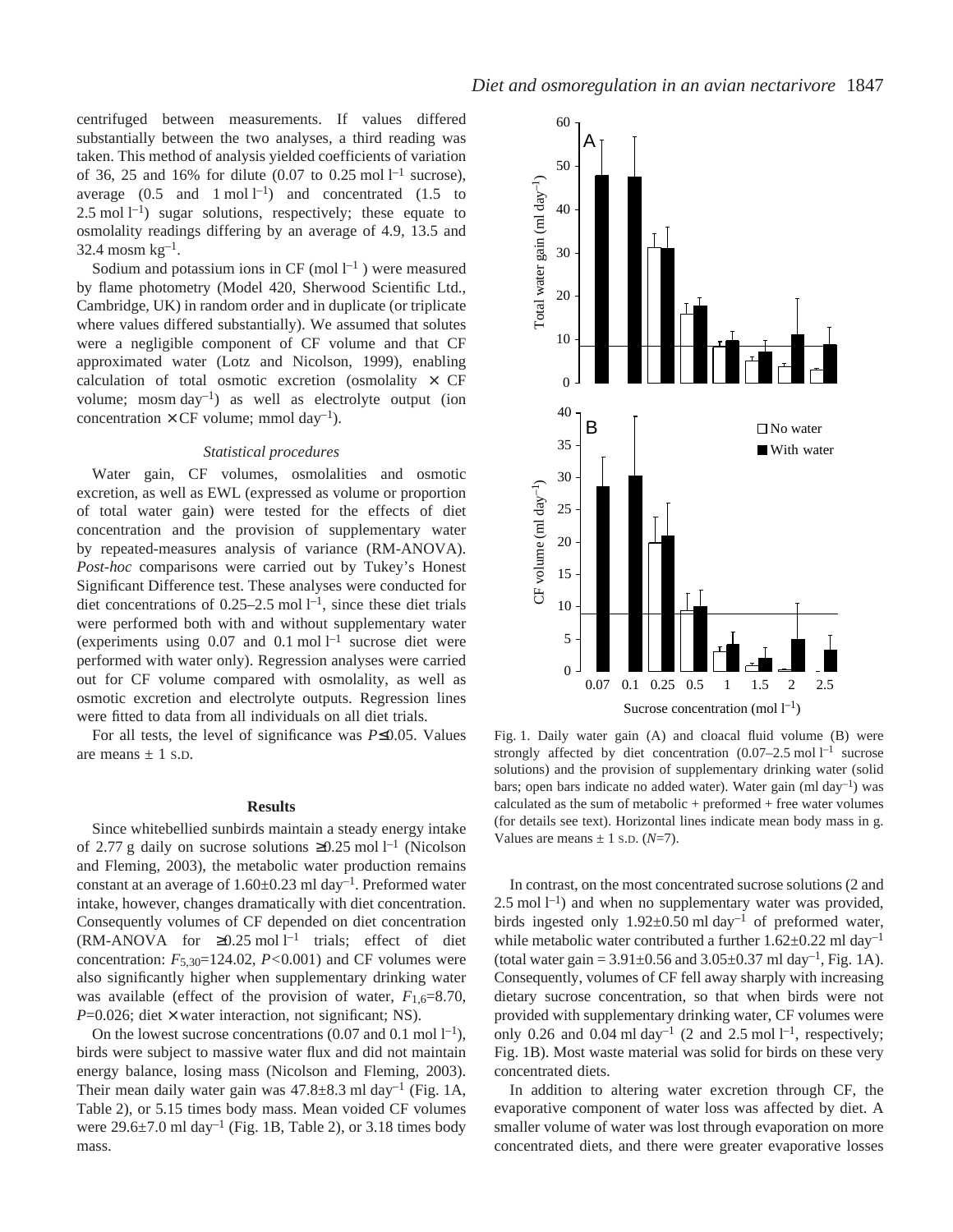| Sucrose      | Total water gain | $(ml day-1)$     |                | (ml day <sup>-1</sup> )<br>CF volume | CF osmolality   | $(mosm kg-1)$    |               | Total osmotic excretion<br>$(mosm day^{-1})$ | CF Na <sup>+</sup> concentration<br>$(mmod l^{-1})$ |                 | CF $K^+$ concentration<br>$(mmod 1^{-1})$ |               |
|--------------|------------------|------------------|----------------|--------------------------------------|-----------------|------------------|---------------|----------------------------------------------|-----------------------------------------------------|-----------------|-------------------------------------------|---------------|
| $mod 1^{-1}$ | No water         | With water       | No water       | With water                           | No water        | With water       | No water      | With water                                   | No water                                            | With water      | No water                                  | With water    |
|              |                  | 47.92±8.05       |                | $28.73 + 4.44$                       |                 | $14.2 + 3.1$     |               | $0.37 + 0.04$                                |                                                     | $1.14 \pm 1.84$ |                                           | $0.73 + 0.37$ |
|              |                  | $47.60 + 9.24$   |                | $30.37 + 9.15$                       | ∗               | $10.5 + 3.8$     | ∗             | $0.30 + 0.11$                                |                                                     | $0.67 + 0.34$   | ⋇                                         | $0.47 + 0.16$ |
| 0.25         | $31.28 + 3.17$   | $31.12 \pm 5.03$ | $19.93 + 4.02$ | $21.06 + 5.07$                       | $7.1 + 4.7$     | $6.2 \pm 2.6$    | $0.14 + 0.10$ | $0.13 + 0.05$                                | $0.73 \pm 0.81$                                     | $0.34 + 0.16$   | $0.40 \pm 0.08$                           | $0.37 + 0.09$ |
|              | $15.90 \pm 2.54$ | $17.80 + 2.04$   | $9.46 + 2.71$  | $10.16 \pm 2.49$                     | $30.4 \pm 13.4$ | $25.7 + 6.0$     | $0.27 + 0.09$ | $0.26 + 0.09$                                | $0.38 + 0.22$                                       | $0.56 + 0.42$   | $0.73 + 0.25$                             | $0.65 + 0.33$ |
|              | $8.44 \pm 1.16$  | $9.88 \pm 2.02$  | $3.09 + 0.77$  | $4.27 + 1.88$                        | 58.6±64.8       | $35.7 \pm 18.8$  | $0.17 + 0.17$ | $0.13 + 0.04$                                | $1.01 + 0.35$                                       | $0.96 + 0.55$   | $1.90 + 0.96$                             | $1.66 + 0.78$ |
|              | $5.18 \pm 0.94$  | $7.25 \pm 2.57$  | $0.96 + 0.43$  | $2.15 \pm 1.64$                      | 195.2±129.8     | $78.8 + 32.6$    | $0.18 + 0.17$ | $0.14 + 0.06$                                | $5.59 \pm 6.71$                                     | $2.78 + 4.07$   | $4.85 + 2.88$                             | $3.47 + 1.57$ |
|              | $3.91 \pm 0.56$  | $11.24 \pm 8.42$ | $0.26 + 0.11$  | $5.03 \pm 5.53$                      | 467.2±654.9     | 49.6±31.5        | $0.13 + 0.22$ | $0.17 + 0.15$                                | $8.13 \pm 7.83$                                     | $1.29 + 0.96$   | $13.69 \pm 12.15$                         | $2.40 + 1.80$ |
|              | $3.05 + 0.37$    | $8.98 + 3.88$    | $0.04 + 0.03$  | $3.44 \pm 2.22$                      | 460.9±253.3     | $79.6 \pm 118.9$ | $0.02 + 0.01$ | $0.13 + 0.08$                                | $12.67 + 8.14$                                      | $1.11 \pm 0.80$ | 21.79±7.92                                | $2.31 + 1.32$ |
|              |                  |                  |                |                                      |                 |                  |               |                                              |                                                     |                 |                                           |               |

Total water gain = metabolic+preformed+free.

Total water gain = metabolic+preformed+free.

supplementary water.

supplementary water.

\*Birds fed 0.07 and 0.1 mol·l–1 sucrose diets drank minimal supplementary water when available and lost substantial mass over 48·h. For this reason, trials were not repeated without

\*Birds fed 0.07 and 0.1 mol 1<sup>-1</sup> sucrose diets drank minimal supplementary water when available and lost substantial mass over 48 h. For this reason, trials were not repeated without

when the birds were provided with supplementary water (Fig. 2A; diet,  $F_{5,30} = 23.72$ ,  $P < 0.001$ ; water,  $F_{1,6} = 10.54$ , *P*=0.017; interaction, *F*<sub>5,30</sub>=4.66, *P*=0.003). As a percentage of water gain, EWL was also significantly affected by diet concentration and the provision of supplementary water (Fig. 2B): a greater proportion of water gain was lost through EWL on trials without water and on more concentrated diets (diet, *F*5,30=66.53, *P<*0.001; water, *F*1,6=24.42, *P*=0.003; interaction, *F*5,30=9.41, *P<*0.001). For example, on the most dilute diets (0.07 and 0.1 mol  $l^{-1}$  sucrose), 18.2 $\pm$ 5.3 ml day<sup>-1</sup> of water was not accounted for in CF and was presumably lost largely through evaporation (38±9% of water gain), while on 2 and 2.5 mol  $l^{-1}$  sucrose diets without supplementary water, 96±3% of ingested water was unaccounted for. Presumably most of this was lost through evaporation (although the small volumes of voided CF made collection error more likely). Cloacal fluid osmolality increased significantly with diet



Fig. 2. Estimated evaporative water loss (EWL, i.e. the difference between water gain and cloacal fluid output) for sunbirds fed sucrose solutions of varying concentrations  $(0.07-2.5 \text{ mol} \text{ } l^{-1})$ , with (solid bars), or without (open bars), supplementary drinking water. EWL is expressed as a volume (A) and as a percentage of total water gain (B). Values are means  $\pm$  1 s.p. ( $N=7$ ).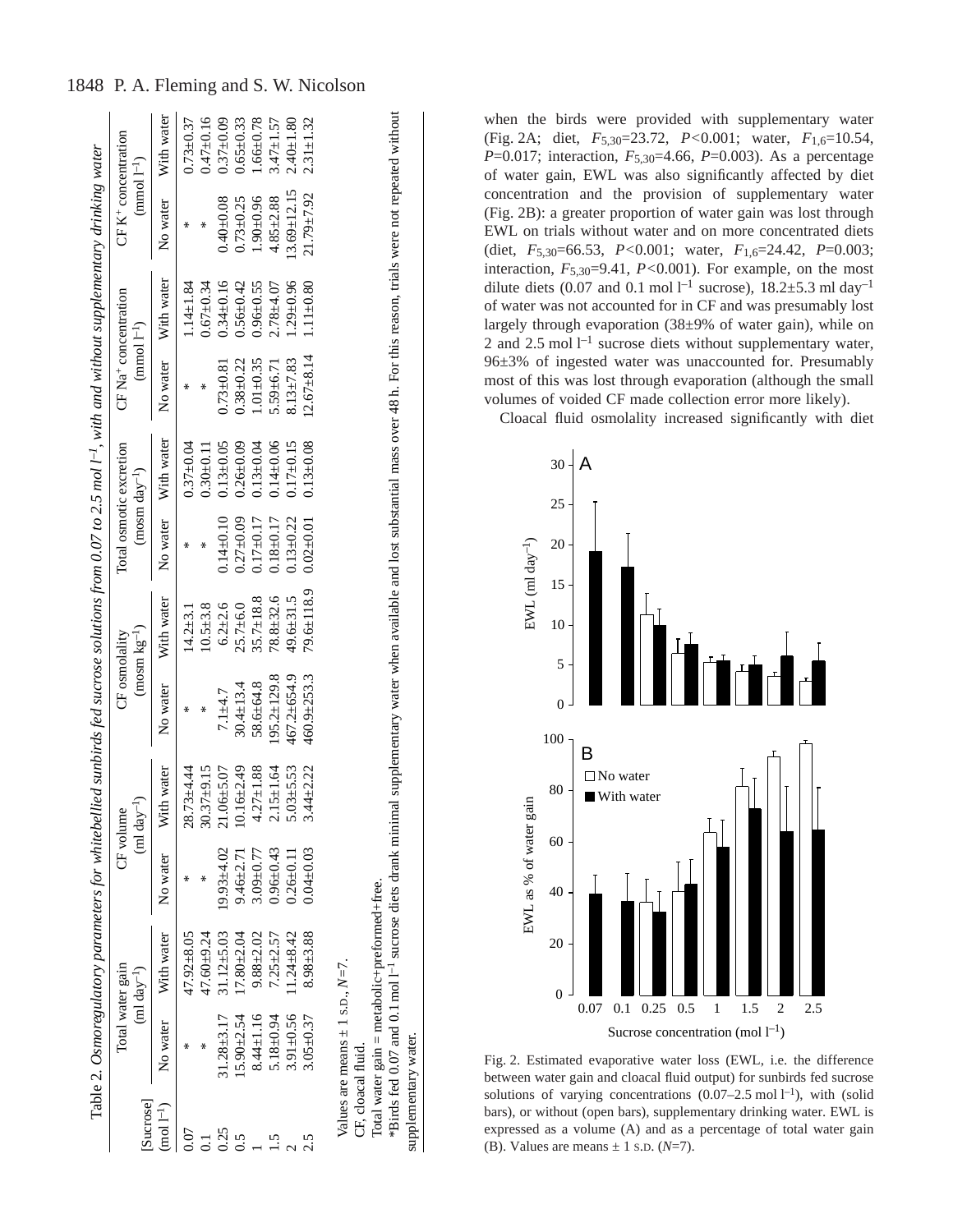concentration, even when supplementary water was provided (Fig. 3A, Table 2; diet, *F*<sub>5,30</sub>=4.81, *P*=0.002; water, *F*<sub>1,6</sub>=6.32, *P*=0.046; interaction, *F*<sub>5,30</sub>=4.03, *P*=0.006) and was tightly correlated with CF volume, reflecting water flux of the birds (Fig. 3B,  $r^2$ <sub>96</sub>=0.762,  $P$ <0.001). A remarkably low osmolality was recorded for CF from birds fed  $0.25 \text{ mol } l^{-1}$  sucrose with supplementary water  $(6.2 \pm 2.6 \text{ mosh} \text{ kg}^{-1}, N=7)$ , while the most concentrated CF measured was  $461\pm253$  mosm kg<sup>-1</sup> (for

birds fed 2.5 mol  $l^{-1}$  sucrose without supplementary water; *N*=6 birds that yielded sufficient volumes to measure accurately). Even though only small volumes of supplementary water were consumed, drinking had a significant effect on CF osmolality (Table 2).

Interestingly, total solute output (osmotic excretion) was also correlated with diet concentration, being highest for the most dilute diets where birds showed the highest water flux





Fig. 3. Cloacal fluid (CF) osmolality (note the logarithmic scale) as a function of water flux. (A) CF osmolality increased with increasing dietary sucrose concentration. Sunbirds were fed sucrose solutions of varying concentrations (0.07 to 2.5 mol  $l^{-1}$ ), with (solid bars) or without (open bars) supplementary drinking water. Values are means  $\pm$  1 s.D. ( $N=7$ ). (B) CF osmolality was inversely correlated with CF volume (both logarithmic scales). Values are individual data (*N*=7) for the 14 diet trials with (solid circles), or without (open diamonds), supplementary water; the regression line is fitted to data from all diet trials (osmolality=253.5[CF volume+1]<sup>-1.054</sup>). The volume of CF excreted per day is given as  $log(ml+1)$  since the log of values <1 yields negative values.

Fig. 4. Total osmotic excretion in cloacal fluid CF (osmolality  $\times$  CF volume) as a function of water flux. (A) Total osmotic excretion compared with diet concentration and the provision of supplementary water. Values are means  $\pm$  1 s.D. ( $N=7$ ). (B) Total osmotic excretion was positively correlated with CF volume (note log scale), being highest on more dilute diets, when birds have higher water fluxes. Values are individual data (*N*=7) for the 14 diet trials with (solid circles), or without (open diamonds), supplementary water; the regression line is fitted to data from all diet trials (osmotic excretion =  $0.045$ [CF volume+1]<sup>0.563</sup>). The volume of CF excreted per day is given as  $log(ml+1)$  since the log of values  $\langle 1 \rangle$  yields negative values.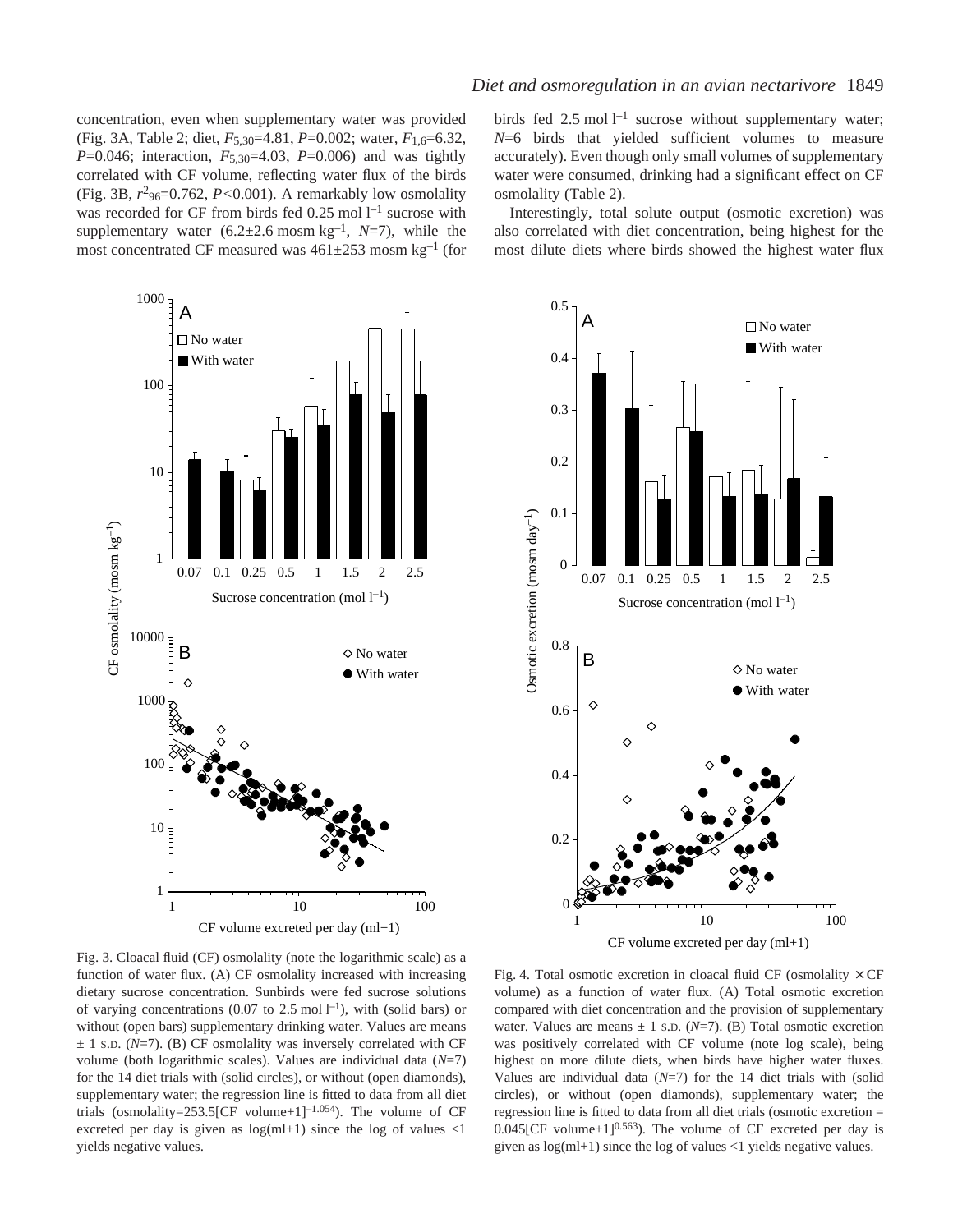# 1850 P. A. Fleming and S. W. Nicolson

(Fig. 4A, Table 2; diet,  $F_{5,30}=5.36$ ,  $P=0.001$ ; water,  $F_{1,6}=0.01$ , *P*=0.918; interaction, NS). This was also reflected in a positive correlation between osmotic excretion and CF volume, total osmotic excretion being significantly higher for dilute diets where birds had higher water fluxes (Fig. 4B;  $r^2$ <sub>96</sub>=0.581, *P<*0.001).

Diet concentration as well as the provision of drinking water affected electrolyte  $(Na^+$  and  $K^+)$  concentrations in CF (Table 2). Minimum electrolyte concentrations were  $0.34\pm0.16$ and  $0.37\pm0.09$  mmol  $l^{-1}$  for Na<sup>+</sup> and K<sup>+</sup>, respectively, on  $0.25$  mol  $l<sup>-1</sup>$  sucrose diets with supplementary drinking water provided; maximum values were 12.67±8.14 and 21.79±7.92 on  $2.5 \text{ mol } l^{-1}$  sucrose diets without water. Almost without exception, K<sup>+</sup> excretion exceeded Na<sup>+</sup> excretion. As for total osmotic excretion, electrolyte outputs were highest for the most dilute diets, with high water fluxes, and lowest for concentrated diets without supplementary water provided (Fig. 5A), so that electrolyte output was significantly correlated with volume of CF (Fig. 5B;  $r^2$ <sub>96</sub>=0.514, *P*<0.001). Na<sup>+</sup> and  $K^+$  in CF together accounted for 9.1 $\pm$ 7.3% of total osmolality over all diets, and reached a maximum of  $16.7\pm10.7\%$  on the  $0.25$  mol  $l<sup>-1</sup>$  sucrose diet. The composition of the remainder of excreted osmolytes is not known.

### **Discussion**

Sunbirds show remarkable osmoregulatory responses to extremes of diet concentration. They are capable of dealing with both reasonably dilute and concentrated diets, producing some of the lowest and highest values for CF osmolality recorded to date for birds (Table 3). On diets in the tenfold range between 0.25 and 2.5 mol  $l^{-1}$  (8–65% w/w), birds show perfect compensatory feeding, increasing intake with diet dilution in order to maintain constant sugar intake (Nicolson and Fleming, 2003). Consumption of  $0.25 \text{ mol } l^{-1}$  sucrose entailed a total water gain of approximately 3.5× body mass daily, and elimination of water in CF of 2.3× body mass. Only on two very dilute diets  $(0.07 \text{ and } 0.1 \text{ mol} \text{ } l^{-1} \text{ sucrose})$  are the birds unable to maintain energy balance (Nicolson and Fleming, 2003), and this may be due to the heavy preformed water loads. Excess water intake poses physiological problems connected with thermoregulation and renal function: increased heat loss due to warming ingested food, and possible cooling associated with increased evaporative water loss, energetic expenditure in recovering solutes at the kidneys, and potential electrolyte loss.

### *How do sunbirds cope with LOW concentration nectars?*

Nectar usually includes excess water – even in the desert, hummingbirds flying at ambient temperatures of 23–37°C produce CF that is still chronically hypo-osmotic to plasma (Hiebert and Calder, 1986). As a consequence, nectarivores may be faced with excess water more often than water deficits. Flowers pollinated by passerine birds tend to produce more dilute nectars than hummingbird-pollinated flowers, a good example being the genus *Aloe* in southern Africa, in which



Fig. 5. Electrolyte (Na<sup>+</sup> + K<sup>+</sup>) outputs in the CF (concentration  $\times$  CF volume) as a function of water flux. (A) Electrolyte outputs were highest for the most dilute diets, and lowest for concentrated diets without supplementary water, when birds voided minimal volumes of CF. Values are means  $\pm$  1 s.D. ( $N=7$ ). (B) Electrolyte output increased significantly with increasing cloacal fluid volume (note log scale). Values are individual data (*N*=7) for the 14 diet trials with (solid circles) or without (open diamonds) supplementary water; the regression line is fitted to data from all diet trials (electrolyte output= $0.0008$ [CF volume+1] + 0.0047). The volume of CF excreted per day is given as  $log(ml+1)$  since the log of values  $\langle 1 \rangle$  yields negative values.

nectar concentrations can be lower than the  $0.25 \text{ mol} \, \text{l}^{-1}$  diet used in this study (Nicolson, 2002).

On dilute diets, our sunbirds voided some of the most dilute CF recorded to date (lowest values averaging 6.2 $\pm$ 2.6 mosm kg<sup>-1</sup>, *N*=7). Tapwater often gives higher osmolality values than this. A minimum field-collected value of  $10$  mosm  $kg^{-1}$  has been recorded for broadtailed hummingbirds *Selasphorus platycercus*, feeding at artificial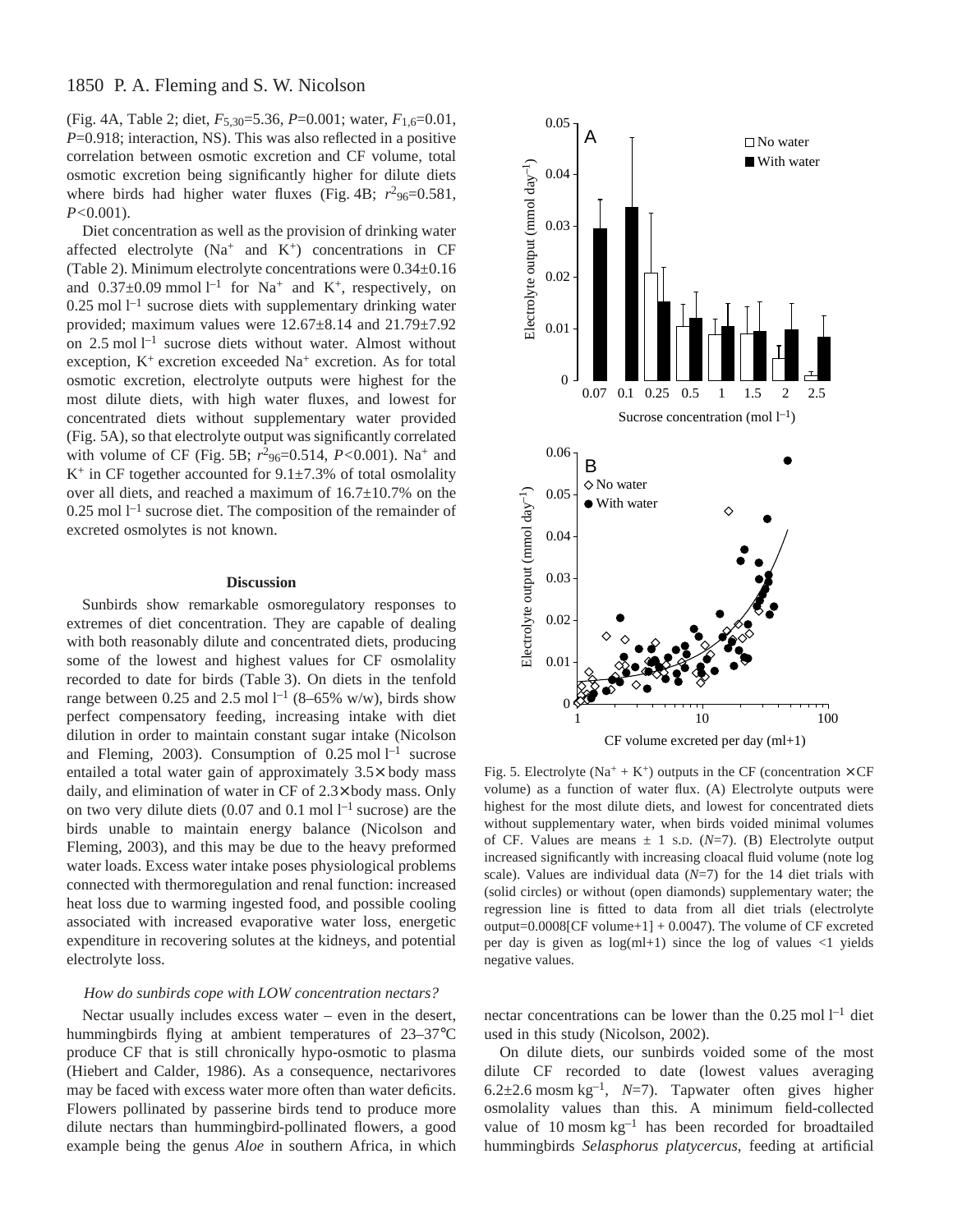|                                         |       |                |                |          |                                      |            | Osmolality (mosm $kg^{-1}$ )   |               |                                         |                            |
|-----------------------------------------|-------|----------------|----------------|----------|--------------------------------------|------------|--------------------------------|---------------|-----------------------------------------|----------------------------|
|                                         |       | Study          |                |          | (water-loaded)<br>Minimum            |            | (normally hydrated)<br>Average |               | (salt-loaded or dehydrated)<br>Maximum* |                            |
| Species                                 | Diet  | site           | 5<br>Urine     | Values   | Treatment/diet                       | Values     | Treatment/diet                 | Values        | Treatment/diet                          | Reference                  |
| Granivores                              |       |                |                |          |                                      |            |                                |               |                                         |                            |
| House sparrow (22 g)                    |       |                |                |          |                                      | 325±181    | Seed, W                        | 825±196       | Seed, 30 h D                            |                            |
| Salt-marsh savannah sparrow (19 g)      | ن     | ┗              | $\Box$         |          |                                      |            |                                | 577±164       | Saltmarsh                               | とし                         |
| Whitecrowned sparrow (26 g)             | O     |                | $\Box$         |          |                                      | 476±211    | ≽                              | 811±167       |                                         | $\circ$                    |
| House finch $(19 g)$                    | ت     | 山              | F              |          |                                      |            |                                | $183 + 75$    | Desert, ambient temp.                   | $\sim$                     |
|                                         |       |                |                |          |                                      |            |                                |               | $30 + 4$ °C                             |                            |
| House finch $(19 g)$                    | ゥ     |                | F              |          |                                      | 225        | Seed, W                        | 850           | Seed, 0.3 mol $I^{-1}$ NaCl             | $\supseteq$                |
| Zebra finch (13 g)                      | じ     | $\overline{a}$ | DS             |          |                                      | 381±25     | Seed, W                        | 1027±24       | Seed, 0.8 mol 1 <sup>-1</sup> NaCl      | □                          |
| Zebra finch (13 g)                      | U     |                | DS             |          |                                      |            |                                | $1005 \pm 26$ | Seed, D                                 | $\Box$                     |
| Honeyeaters                             |       |                |                |          |                                      |            |                                |               |                                         |                            |
| Yellow-throated miner $(49 g)$          |       |                | $\cup$         |          |                                      |            |                                | 368±47        | Arid, autumn                            | ₹                          |
| New Holland honeyeater (20 g)           | Ę     |                | $\Box$         |          |                                      | 288±51     | Winter (W)                     | 187±26        | Mesic, summer (D)                       | 4                          |
| Red wattlebird (97 g)                   | $\Xi$ |                |                |          |                                      | $191 + 21$ | Winter <sub>(W)</sub>          | 337±61        | Mesic, summer (D)                       | 4                          |
| Hummingbirds                            |       |                |                |          |                                      |            |                                |               |                                         |                            |
| Broadtailed hummingbird (3 g)           |       |                | F              | $\Omega$ | Feeders and flowers                  | 54±43      | Feeders and flowers            | 342           | Resource competition stress             |                            |
| Anna's hummingbird (4.5 g)              | Z Z Z |                | $\overline{C}$ | 27       |                                      | 53±18      | t,                             |               |                                         | $\omega$ $\omega$ $\omega$ |
| $Costa's$ hummingbird $(3 g)$           |       | щ              | F              |          | t                                    | $57 + 20$  | ţ,                             |               |                                         |                            |
| <u>ය</u><br>Blackchinned hummingbird (3 |       |                | $\overline{C}$ |          | $\ddot{\phantom{0}}$                 | 89±52      | ¢,                             |               |                                         |                            |
| Calliope hummingbird (2.5 g)            | ZZZZ  |                | $\overline{C}$ | 380      | $\ddot{\cdot}$                       | 66±27      | $\ddot{\phantom{0}}$           |               |                                         | $\omega \omega \omega$     |
| Rufous hummingbird (4 g)                |       | 工              | $\overline{C}$ |          | $\ddot{\phantom{0}}$                 | 81±77      |                                | 383           | Resource competition stress             |                            |
| Rufous hummingbird (4 g)                |       | ب              | F              |          |                                      | $100\,$    | $0.6$ mol $1^{-1}$ sucrose     | 600           | $0.6 \text{ mol}$ $1^{-1}$ sucrose+     |                            |
| Rubythroated hummingbird (3 g)          | Z     | ᆜ              | $\overline{C}$ | $\Omega$ | $0.2 \text{ mol } 1^{-1}$ sucrose, D |            |                                |               | $0.2 \text{ mol}$ $1^{-1}$ NaCl, D      |                            |
|                                         |       |                |                |          |                                      |            |                                |               |                                         |                            |
| Sunbirds                                |       |                |                |          |                                      |            |                                |               |                                         |                            |

of nectarivarous hirds compared with some Table·3. *Values for minimum and maximum urine or voided cloacal fluid osmolality in the three main radiations of nectarivorous birds, compared with some* radiation  $\ddot{u}$ molality in the three osidad alaqaal fluid oo  $\frac{1}{2}$  $\ddot{ }$  $\epsilon$  $T_0$ ble  $2$   $1/aL$ 

Diets are: G, granivore; I, insectivore; N, nectarivore. Diets are: G, granivore; I, insectivore; N, nectarivore. Data are from field (F) and laboratory (L) studies.

Whitebellied sunbird (9 g)  $N$  L L CF 6

Whitebellied sunbird (9 g) Palestine sunbird (6 g)

Palestine sunbird (6  $g$ )

Data are from field (F) and laboratory (L) studies.

U, urine, collected by cannulation; CF, voided cloacal fluid; DS, dropping supernatant. U, urine, collected by cannulation; CF, voided cloacal fluid; DS, dropping supernatant.

Trials are: D, without drinking water or dry natural conditions; W, with ad libitum drinking water. Trials are: D, without drinking water or dry natural conditions; W, with *ad libitum* drinking water.

Values are means Values are means  $\pm$  1 s.p., where available. 1 S.D., where available.

\*Measurements of maximum urine concentrations are limited to diets for which birds maintain measurable levels of urine production, a factor that may particularly affect estimates of the \*Measurements of maximum urine concentrations are limited to diets for which birds maintain measurable levels of urine production, a factor that may particularly affect estimates of the Beuchat, 1998; <sup>2</sup>Calder, 1981; <sup>3</sup>Calder and Hiebert, 1983, Hiebert and Calder, 1986; <sup>4</sup>Goldstein and Bradshaw, 1998a; <sup>5</sup>Goldstein and Braun, 1988; <sup>6</sup>Goldstein and Braun, 1989; 7Goldstein et al., 1990; 8Lotz and Martínez del Rio, 2003; 9T. J. McWhorter, C. Martínez del Rio, B. Pinshow and L. Roxburgh, unpublished data; <sup>10</sup>Poulson and Bartholomew, 1962; concentrating capacity of granivorous birds. Additionally, spheres of precipitated urates, which do not contribute to measured urinary osmolality, may trap ions (Goldstein and Braun, 1989).<br><sup>1</sup>Beuchat, 1998; <sup>2</sup>Calder, 198 concentrating capacity of granivorous birds. Additionally, spheres of precipitated urates, which do not contribute to measured urinary osmolality, may trap ions (Goldstein and Braun, 1989). <sup>11</sup>Skadhauge and Bradshaw, 1974; <sup>12</sup>Present study. 11Skadhauge and Bradshaw, 1974; 12Present study.

 $992$ 

 $\pm 253$  2.5 mol<sup> $1$ –1</sup> sucrose, D 12

2.5 mol 1<sup>-1</sup> sucrose, D

461±253

Palestine sunbird (6 g)  $\blacksquare$  N L  $\blacksquare$  15 0.15 mol 1-1 sucrose, D 329 1.17 mol 1-1 sucrose, D 9 Palestine sunbird (6 g)  $\blacksquare$  N L  $\blacksquare$  12 mol 1–1 sucrose, D 95 1.17 mol 1–1 sucrose, D 95 1.17 mol 1–1 sucrose, D

 $0.15$  mol  $\mathbb{I}^{-1}$  sucrose, D  $0.15$  mol  $\mathbb{I}^{-1}$  sucrose, D  $0.25$  mol  $\rm I^{-1}$  sucrose,  $\rm W$ 

 $15 \n2 \n3$ 

 $\neg$   $\forall$   $\forall$ 

コココ

 $Z Z Z$ 

 $\pm$ 2 0.25 mol<sup>-1</sup> sucrose, W 56

 $\pm 61$  1 mol  $l^{-1}$  sucrose, D 461

56±61 329

 $1.17$  mol  $1^{-1}$  sucrose, D  $1.17 \text{ mol} \text{ } 1^{-1} \text{ sucrose}, \text{ } D$ 1 mol  $1^{-1}$  sucrose,  $D$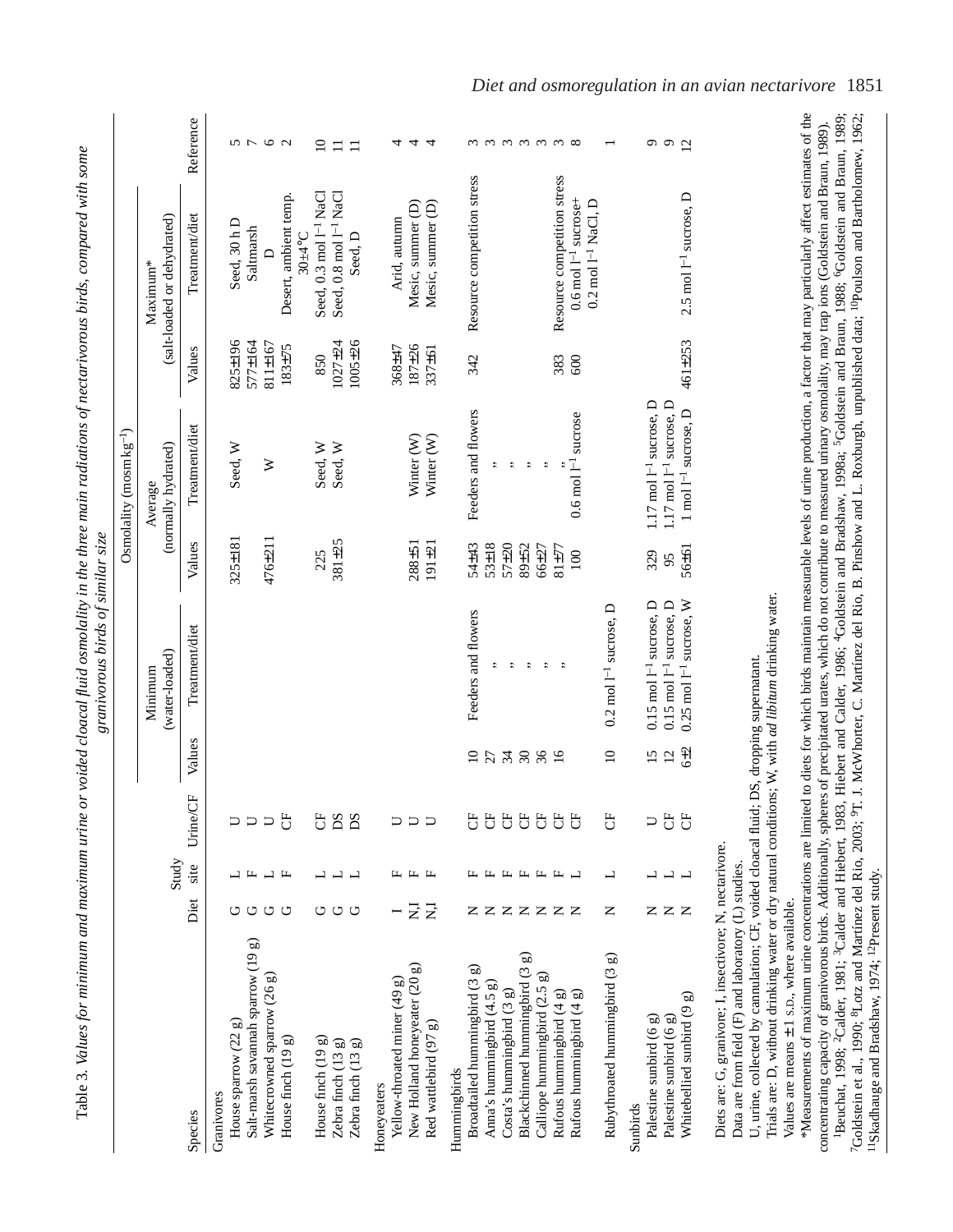# 1852 P. A. Fleming and S. W. Nicolson

feeders (Calder and Hiebert, 1983), while under laboratory conditions, ruby-throated hummingbirds *Archilochus colubris*, feeding on  $0.2$  mol  $l^{-1}$  sugar solutions, produced CF with an average osmolality of 10 mosm $kg^{-1}$  (Beuchat, 1998). Measurement of extremely dilute osmolalities in the present study was made possible by selection of a special thermocouple head for the osmometer and thorough and frequent cleaning. The use of such a thermocouple head was also noted by Beuchat (1998), but other authors have been unable to measure such low osmolalities (Lotz and Martínez del Rio, 2003).

Our minimum values for electrolyte excretion are comparable with the lowest figures recorded for rufous hummingbirds, *S. rufus* (<0.5 mmol  $l^{-1}$  for Na<sup>+</sup> and K<sup>+</sup>; Lotz and Martínez del Rio, 2003), and lesser doublecollared sunbirds, *N. chalybea* (0.6 mmol  $l^{-1}$  for Na<sup>+</sup> and 1.5 mmol  $l^{-1}$ for  $K^+$ ; Lotz and Nicolson, 1999), fed electrolyte-free diets. These nectarivorous birds have all demonstrated a remarkable ability to produce extremely dilute urine, reabsorbing most electrolytes from excreted fluid. The increase in total Na+ and  $K^+$  excretion with increasing water flux on dilute diets is an interesting result and may pose a problem for birds dealing with dilute nectar diets that are low in electrolytes, particularly Na+ (Goldstein and Bradshaw, 1998b). However, means of 3.4 mmol  $l^{-1}$  Na<sup>+</sup> and 24.7 mmol  $l^{-1}$  K<sup>+</sup> were measured in nectar of 19 hummingbird-pollinated plant species by Hiebert and Calder (1983) and, in conjunction with arthropod feeding, even these low values may provide adequate electrolyte replacement for birds feeding on natural diets (Lotz and Martínez del Rio, 2003).

Nectarivore kidneys examined to date lack the morphology associated with the concentrating abilities of other birds (Goldstein and Braun, 1989; Johnson and Mugaas, 1970). Kidneys of hummingbirds and honeyeaters contain few mammalian-type concentrating nephrons and a small medullary component (Casotti et al., 1998). They appear to be designed to recover valuable solutes from large quantities of plasma rather than to concentrate urine (Beuchat et al., 1990; Goldstein and Skadhauge, 2000). Sunbird renal morphology is yet to be described. Sunbirds, unlike hummingbirds (McWhorter and Martínez del Rio, 1999), are able to modulate water absorption by the intestine so that excess preformed water is shunted through the gut, and the water load to be processed by the kidneys is correspondingly reduced (McWhorter et al., 2003). A similar modulation of water absorption may exist in honeyeaters (Goldstein and Bradshaw, 1998b). This ability serves to resolve the potential conflict between filtering excess water and retaining solutes. Post-renal modification also plays a significant role in both sunbird and hummingbird osmoregulation (Lotz and Martínez del Rio, 2003; Roxburgh and Pinshow, 2002).

## *Evaporative water loss*

Our data indicate a significant role for evaporative water loss (EWL) in sunbird water balance, and evaporation cannot be discounted as a route for dealing with excess water. While some of the water we ascribe to EWL could be lost through problems with collection of CF (evaporation from CF droplets prior to sinking under paraffin, or not all the CF droplets reaching the collecting tray), the patterns of EWL show a clear trend that seems unlikely to be produced by methodological errors.

Birds can modulate their EWL in response to heat stress both through panting and control of cutaneous evaporation: the latter is effected by changes in cutaneous vasomotor tone, skin temperature and/or alterations to the disposition of plumage (Hoffman and Walsberg, 1999; Marder and Raber, 1989; Webster and King, 1987; Wolf and Walsberg, 1996). Most research on EWL has been carried out in this thermoregulatory context (reviewed by Dawson, 1982; Dawson and Whittow, 2000; Skadhauge, 1981), while the role of evaporation in water balance has seldom been considered.

Cutaneous EWL is certainly influenced by hydration state. For example, it has been clearly demonstrated that a variety of bird species are capable of reducing EWL through cutaneous or respiratory routes when deprived of drinking water, often at a cost to thermoregulation (e.g. Arad et al., 1987; Maloney and Dawson, 1998). Birds from arid areas also have significantly lower EWL than those from mesic areas (Williams, 1996). However, there are few reports that link water loading (rather than dehydration) with EWL, and the potential interaction between osmoregulation and thermoregulation in this context.

In nectarivorous honeyeaters, EWL is significantly affected by both temperature (Collins et al., 1980) and diet concentration (Collins, 1981). EWL (measured gravimetrically) increased by 21% and 23% for birds fed a dilute  $(0.4 \text{ mol } l^{-1})$  compared with a more concentrated  $(1.2 \text{ mol } l^{-1})$  sucrose diet (Collins, 1981). Similarly, Lotz (1999) found that the lesser doublecollared sunbird demonstrated a 115% increase in EWL when switched from a 1.2 to a 0.2 mol  $l^{-1}$  sucrose diet at 20°C (measured with a humidity meter). These changes recorded in flow-through chambers are comparable to the increases in EWL volumes calculated by difference in the present study. In hummingbirds, the third main group of nectarivorous birds, the effect of dilute diet, and therefore waterloading, on EWL has not been examined, and neither have birds been allowed to drink when in respiratory chambers. Published EWL rates are therefore much smaller than the values recorded for feeding sunbirds and honeyeaters. Nevertheless, in response to increasing ambient temperature, various hummingbird species increase EWL (Lasiewski, 1964; Powers, 1992). Furthermore, Lotz and Martínez del Rio (2003) indicated that for rufous hummingbirds fed  $0.2-1$  mol  $l^{-1}$  sucrose solutions, 50–68% of water intake was lost through EWL.

On the dilute diets, when water-loaded, whitebellied sunbirds were inactive and maintained a posture somewhat similar to that when exposed to low ambient temperatures, feathers being completely piloerect. It is possible that this posture was a response to warming large volumes of cold food to body temperature (Lotz et al., 2003), or else the increased water flux, and potentially greater evaporative losses, increased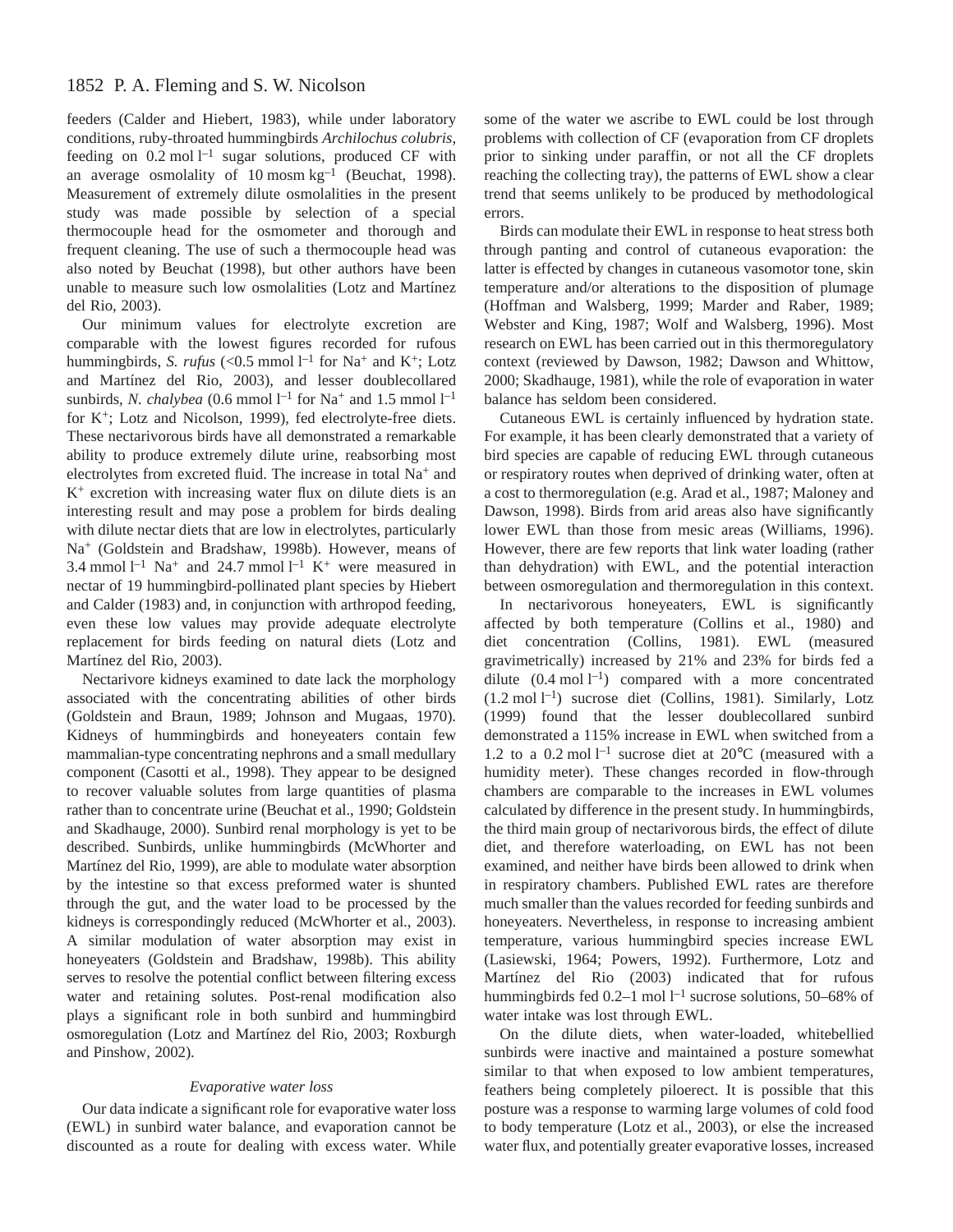heat loss in these birds. Alternatively, their inability to maintain sufficient energy intake (Nicolson and Fleming, 2003) may have affected their thermogenic capacity. Further analysis of the link between evaporative water loss and water loading is required to address these possibilities.

### *How do sunbirds cope with HIGH concentration nectars?*

Sucrose at a concentration of 2.5 mol  $l^{-1}$  is at the uppermost limit of possible nectar concentrations. From allometry, it can be assumed that a 9.3 g bird should consume around 30–35% of body mass (2.8–3.3·ml) of water daily, most of which is lost through respiration (Bartholomew and Cade, 1956). Sunbirds feeding on concentrated sucrose solutions, with water gains of approximately 3.9 and 3.1 ml day<sup>-1</sup> (2 and 2.5 mol  $l<sup>-1</sup>$  sucrose, respectively), therefore may not necessarily be dehydrated; however, their water gain may be almost entirely lost by evaporation alone (Calder, 1979).

Dehydrated birds generally excrete largely solid waste products and switch from production of urine that is isoosmotic with plasma to a diminished flow of urine with an osmolality 2–3 times that of plasma, avian plasma being 320–370 mmol $kg^{-1}$  (Goldstein and Braun, 1988, 1989; Goldstein and Skadhauge, 2000; Skadhauge, 1981). Our maximum CF osmolality values, approximately 1.3× estimated plasma osmolality, are comparable to data obtained from normally hydrated granivorous birds on solid diets (Table 3) (Calder, 1981; Goldstein et al., 1990), as well as to maximum values recorded for other nectarivores. For example, field measurements of CF from yellowthroated miners *Manorina flavigula* indicate that these arid-living honeyeaters produce CF with an osmolality of  $368\pm47$  mosm kg<sup>-1</sup> (mean  $\pm$  s.e.m.; Goldstein and Bradshaw, 1998a), while Hiebert and Calder (1986) recorded values of  $308-426$  mosm kg<sup>-1</sup> for hummingbirds engaged in intense competition in highelevation meadows, distant from artificial feeders.

Birds on concentrated diets drank the greatest volumes of supplementary water, when it was available. As a consequence of drinking as little as  $5.8\pm3.6$  ml day<sup>-1</sup> supplementary water, CF osmolality was reduced dramatically from  $461\pm253$ to  $80\pm119$  mosm kg<sup>-1</sup> on the 2.5 mol<sup>1-1</sup> sucrose diets. On concentrated nectars, free water may therefore be an important part of the birds' water balance. Although it is often assumed that nectarivorous birds do not drink free water, field studies in arid Australia have shown that honeyeaters are highly dependent on drinking water (Fisher et al., 1972). Water drinking in the wild may be used to dilute concentrated nectars (Nicolson and Fleming, 2003).

#### *Conclusions*

For sunbirds feeding on the most dilute artificial diets, a suite of physiological constraints associated with water loading may limit food intake and thus energy balance. However, for the tenfold range of concentrations from  $0.25$  to  $2.5 \text{ mol } l^{-1}$ sucrose, reflecting natural nectars, sunbirds are eminently capable of maintaining water balance. The birds respond to differences in water availability by altering both CF and evaporative components of water elimination. Most notably, the scope of CF osmolality in sunbirds is remarkable. Sunbirds are able to produce some of the most dilute CF recorded – their ability to recover electrolytes from CF may be unparalleled by any non-nectarivorous bird, while on concentrated diets with subsequent water shortage, their ability to produce concentrated CF is comparable with that of some granivorous species.

We thank the Pretoria Bird Ringers' Club, Jan Celliers Park, and the University of Pretoria Experimental Farm. The staff at Wescor gave advice and selected a special thermocouple head. Carol Beuchat, Chris Lotz and Todd McWhorter provided comments and access to unpublished data. This material is based upon work supported by the University of Pretoria and the National Research Foundation (Grant number 2053621).

#### **References**

- **Arad, Z., Gavrieli-Levin, I., Eylath, U. and Marder, J.** (1987). Effect of dehydration on cutaneous water evaporation in heat-exposed pigeons (*Columba livia*). *Physiol. Zool.* **60**, 623-630.
- **Bartholomew, G. and Cade, T. J.** (1956). Water consumption of house finches. *Condor* **58**, 406-412.
- **Beuchat, C. A.** (1998). Urinary concentrating ability of a nectarivorous bird, the ruby-throated hummingbird. *Bull. Mount Desert Island Biol. Lab.* **37**, 77-78.
- **Beuchat, C. A., Calder, W. A. and Braun, E. J.** (1990). The integration of osmoregulation and energy balance in hummingbirds. *Physiol. Zool.* **63**, 1059-1081.
- **Calder, W. A.** (1979). On the temperature-dependency of optimal nectar concentrations for birds. *J. theor. Biol.* **78**, 185-196.
- **Calder, W. A.** (1981). Diuresis on the desert? Effects of fruit- and nectarfeeding on the house finch and other species. *Condor* **83**, 267-268.
- **Calder, W. A. and Hiebert, S. M.** (1983). Nectar feeding, diuresis, and electrolyte replacement of hummingbirds. *Physiol. Zool.* **56**, 325-334.
- **Casotti, G., Braun, E. and Beuchat, C.** (1998). Morphology of the kidney in a nectarivorous bird, the Anna's hummingbird *Calypte anna*. *J. Zool. Lond.* **244**, 175-184.
- **Collins, B. G.** (1981). Nectar intake and water balance for two species of Australian honeyeater, *Lichmera indistincta* and *Acanthorhynchus superciliosis*. *Physiol. Zool.* **54**, 1-13.
- **Collins, B. G., Cary, G. and Packard, G.** (1980). Metabolism, thermoregulation and evaporative water loss in two species of Australian nectar-feeding birds (family Meliphagidae). *Comp. Biochem. Physiol.* **67**, 629-635.
- **Dawson, W. R.** (1982). Evaporative losses of water by birds. *Comp. Biochem. Physiol.* **71**, 495-509.
- **Dawson, W. R. and Whittow, G. C.** (2000). Heat loss. In *Sturkie's Avian Physiology* (ed. G. C. Whittow), pp. 343-390. New York: Academic Press.
- **Fisher, C. D., Lindgren, E. and Dawson, W. R.** (1972). Drinking patterns and behaviour of Australian desert birds in relation to their ecology and abundance. *Condor* **74**, 111-136.
- **Goldstein, D. L. and Bradshaw, S. D.** (1998a). Regulation of water and sodium balance in the field by Australian honeyeaters (Aves: Meliphagidae). *Physiol. Zool.* **71**, 214-225.
- **Goldstein, D. L. and Bradshaw, S. D.** (1998b). Renal function in red wattlebirds in response to varying fluid intake. *J. Comp. Physiol. B* **168**, 265-272.
- **Goldstein, D. L. and Braun, E. J.** (1988). Contributions of the kidneys and intestines to water conservation, and plasma levels of antidiuretic hormone, during dehydration in house sparrows (*Passer domesticus*). *J. Comp. Physiol. B* **158**, 353-361.
- **Goldstein, D. L. and Braun, E. J.** (1989). Structure and concentrating ability in the avian kidney. *Am. J. Physiol.* **256**, R501-R509.
- **Goldstein, D. L. and Skadhauge, E.** (2000). Renal and extrarenal regulation